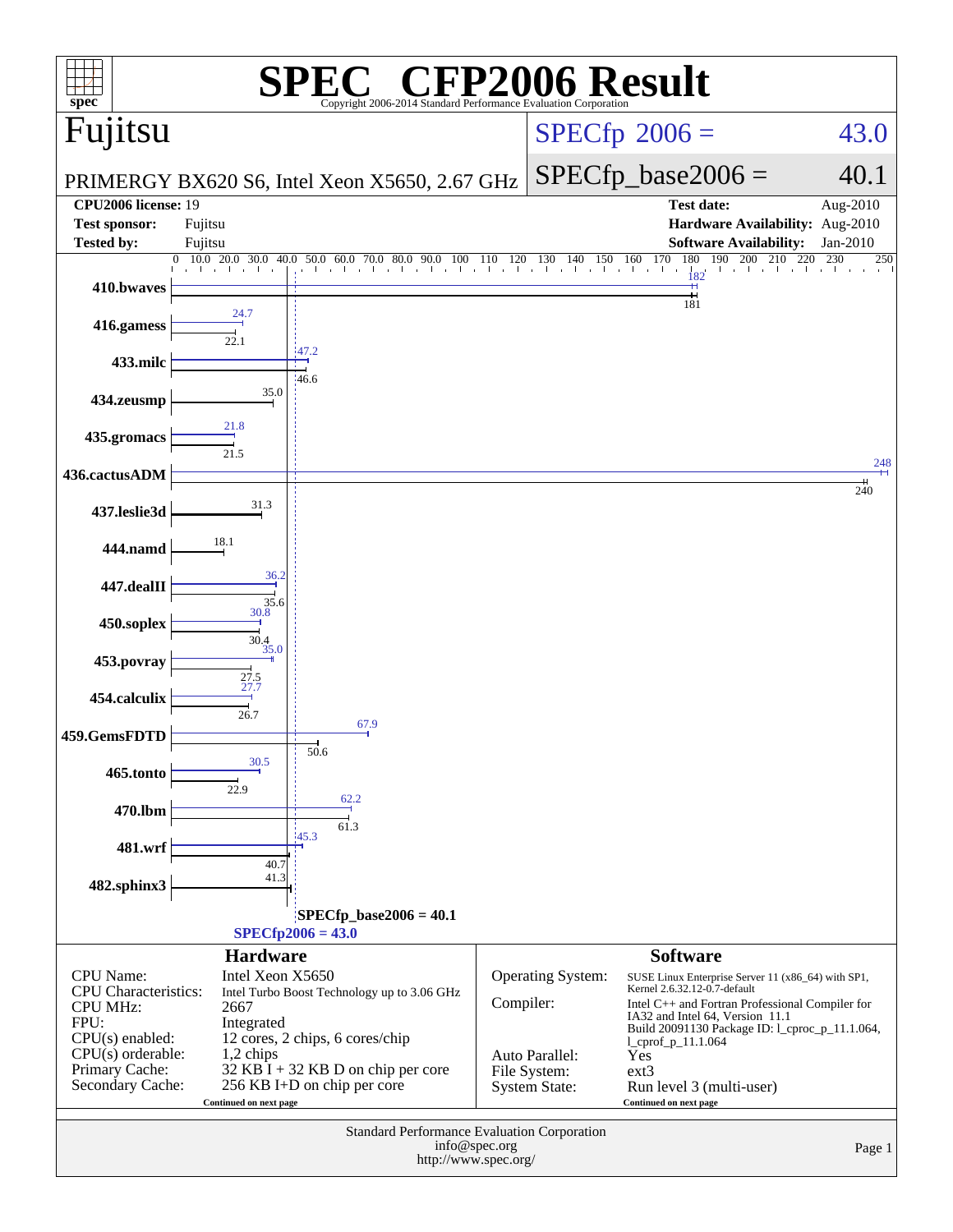

| IWUULW LUVIV      |                                                                                                          |              |                |       |                |       |                |              |                |              |                |              |
|-------------------|----------------------------------------------------------------------------------------------------------|--------------|----------------|-------|----------------|-------|----------------|--------------|----------------|--------------|----------------|--------------|
|                   |                                                                                                          |              | <b>Base</b>    |       |                |       |                | <b>Peak</b>  |                |              |                |              |
| <b>Benchmark</b>  | <b>Seconds</b>                                                                                           | <b>Ratio</b> | <b>Seconds</b> | Ratio | <b>Seconds</b> | Ratio | <b>Seconds</b> | <b>Ratio</b> | <b>Seconds</b> | <b>Ratio</b> | <b>Seconds</b> | <b>Ratio</b> |
| 410.bwayes        | 75.5                                                                                                     | 180          | 75.3           | 181   | 74.7           | 182   | 74.7           | 182          | 74.7           | 182          | 75.3           | 181          |
| 416.gamess        | 885                                                                                                      | 22.1         | 886            | 22.1  | 887            | 22.1  | 792            | 24.7         | 793            | 24.7         | 794            | 24.7         |
| $433$ .milc       | 197                                                                                                      | 46.6         | 197            | 46.7  | 197            | 46.6  | <u>194</u>     | 47.2         | 194            | 47.3         | 195            | 47.2         |
| 434.zeusmp        | 260                                                                                                      | 35.0         | 260            | 35.0  | 260            | 35.0  | 260            | 35.0         | 260            | 35.0         | 260            | 35.0         |
| 435.gromacs       | 332                                                                                                      | 21.5         | 332            | 21.5  | 332            | 21.5  | 328            | 21.8         | 328            | 21.8         | 329            | 21.7         |
| 436.cactusADM     | 49.6                                                                                                     | 241          | 49.8           | 240   | 49.8           | 240   | 48.2           | 248          | 48.6           | 246          | 48.2           | 248          |
| 437.leslie3d      | 301                                                                                                      | 31.3         | 301            | 31.3  | 301            | 31.2  | 301            | 31.3         | 301            | 31.3         | 301            | 31.2         |
| 444.namd          | 442                                                                                                      | 18.1         | 442            | 18.1  | 442            | 18.1  | 442            | 18.1         | 442            | <b>18.1</b>  | 442            | 18.1         |
| 447.dealII        | 321                                                                                                      | 35.6         | 321            | 35.6  | 321            | 35.6  | 316            | 36.2         | 317            | 36.1         | 316            | 36.2         |
| $450$ .soplex     | 275                                                                                                      | 30.3         | 274            | 30.4  | 275            | 30.4  | 272            | 30.7         | 271            | 30.8         | 271            | 30.8         |
| 453.povray        | 193                                                                                                      | 27.5         | 193            | 27.5  | 193            | 27.5  | 151            | 35.1         | 154            | 34.6         | <u>152</u>     | 35.0         |
| 454.calculix      | 309                                                                                                      | 26.7         | 309            | 26.7  | 309            | 26.7  | 297            | 27.7         | 298            | 27.7         | 298            | 27.7         |
| 459.GemsFDTD      | 209                                                                                                      | 50.7         | 209            | 50.6  | 209            | 50.6  | 156            | 67.8         | 156            | 67.9         | 156            | 68.1         |
| 465.tonto         | 429                                                                                                      | 22.9         | 429            | 22.9  | 429            | 22.9  | 323            | 30.5         | 323            | 30.4         | 323            | 30.5         |
| 470.1bm           | 224                                                                                                      | 61.3         | 224            | 61.3  | 224            | 61.3  | <u>221</u>     | 62.2         | 221            | 62.2         | 221            | 62.2         |
| 481.wrf           | <u>274</u>                                                                                               | 40.7         | 274            | 40.8  | 275            | 40.6  | 247            | 45.3         | 247            | 45.3         | 247            | 45.3         |
| $482$ .sphinx $3$ | 473                                                                                                      | 41.2         | 472            | 41.3  | 471            | 41.3  | 473            | 41.2         | 472            | 41.3         | 471            | 41.3         |
|                   | Results appear in the order in which they were run. Bold underlined text indicates a median measurement. |              |                |       |                |       |                |              |                |              |                |              |

#### **[Operating System Notes](http://www.spec.org/auto/cpu2006/Docs/result-fields.html#OperatingSystemNotes)**

'ulimit -s unlimited' was used to set the stacksize to unlimited prior to run

#### **[Platform Notes](http://www.spec.org/auto/cpu2006/Docs/result-fields.html#PlatformNotes)**

 BIOS configuration: Data Reuse Optimization = Disable Intel HT Technology = Disable Performance/Power Setting = Traditional

> Standard Performance Evaluation Corporation [info@spec.org](mailto:info@spec.org) <http://www.spec.org/>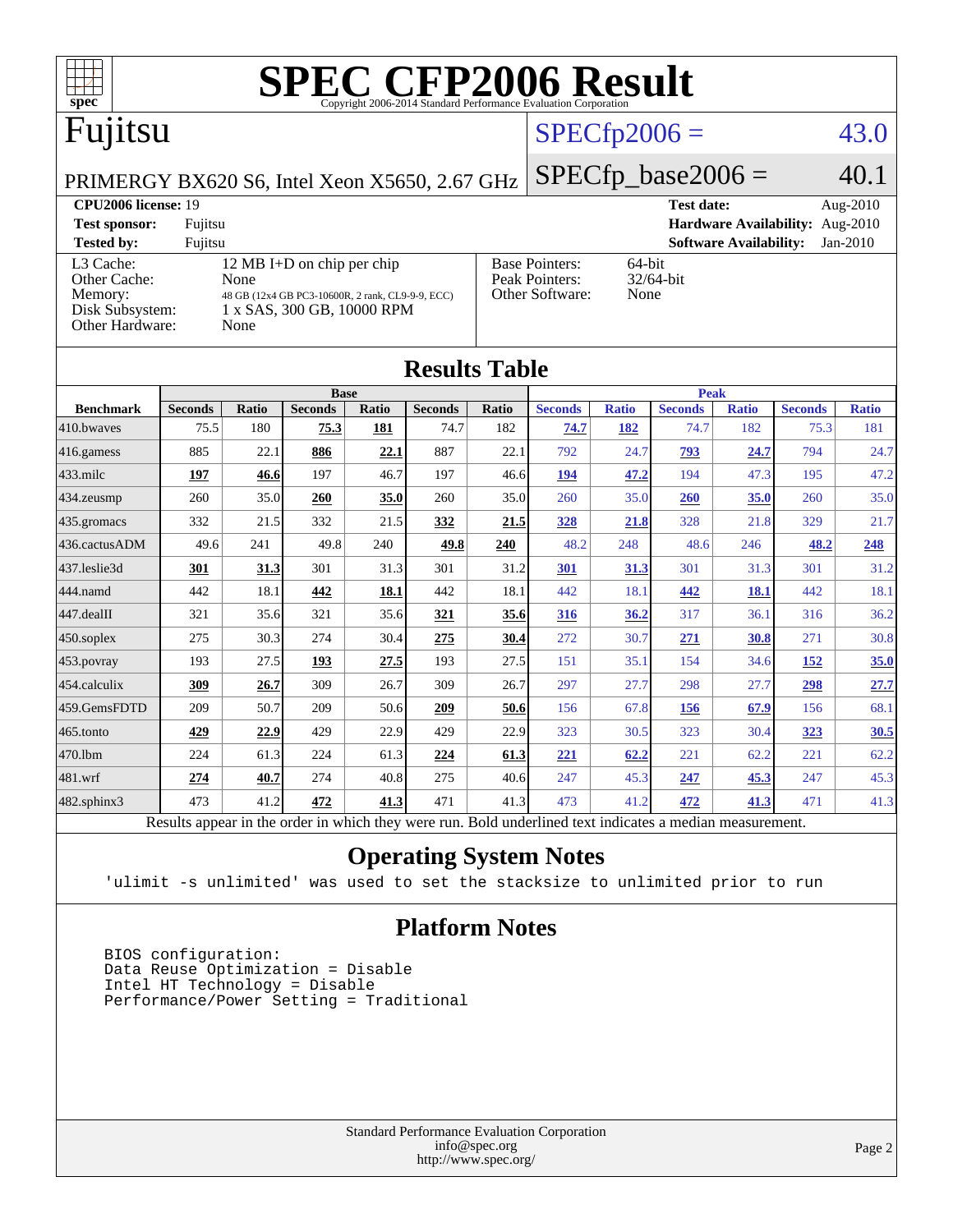

# **[SPEC CFP2006 Result](http://www.spec.org/auto/cpu2006/Docs/result-fields.html#SPECCFP2006Result)**

# Fujitsu

### $SPECfp2006 = 43.0$  $SPECfp2006 = 43.0$

PRIMERGY BX620 S6, Intel Xeon X5650, 2.67 GHz  $SPECTp\_base2006 = 40.1$ 

**[Tested by:](http://www.spec.org/auto/cpu2006/Docs/result-fields.html#Testedby)** Fujitsu **[Software Availability:](http://www.spec.org/auto/cpu2006/Docs/result-fields.html#SoftwareAvailability)** Jan-2010

**[CPU2006 license:](http://www.spec.org/auto/cpu2006/Docs/result-fields.html#CPU2006license)** 19 **[Test date:](http://www.spec.org/auto/cpu2006/Docs/result-fields.html#Testdate)** Aug-2010 **[Test sponsor:](http://www.spec.org/auto/cpu2006/Docs/result-fields.html#Testsponsor)** Fujitsu **[Hardware Availability:](http://www.spec.org/auto/cpu2006/Docs/result-fields.html#HardwareAvailability)** Aug-2010

### **[General Notes](http://www.spec.org/auto/cpu2006/Docs/result-fields.html#GeneralNotes)**

 OMP\_NUM\_THREADS set to number of cores KMP\_AFFINITY set to granularity=fine,scatter KMP\_STACKSIZE set to 200M For information about Fujitsu please visit: <http://www.fujitsu.com> Binaries were compiled on SLES 10 with Binutils 2.18.50.0.7.20080502

**[Base Compiler Invocation](http://www.spec.org/auto/cpu2006/Docs/result-fields.html#BaseCompilerInvocation)**

[C benchmarks](http://www.spec.org/auto/cpu2006/Docs/result-fields.html#Cbenchmarks):  $-m64$ 

[C++ benchmarks:](http://www.spec.org/auto/cpu2006/Docs/result-fields.html#CXXbenchmarks) [icpc -m64](http://www.spec.org/cpu2006/results/res2010q3/cpu2006-20100913-13182.flags.html#user_CXXbase_intel_icpc_64bit_bedb90c1146cab66620883ef4f41a67e)

[Fortran benchmarks](http://www.spec.org/auto/cpu2006/Docs/result-fields.html#Fortranbenchmarks): [ifort -m64](http://www.spec.org/cpu2006/results/res2010q3/cpu2006-20100913-13182.flags.html#user_FCbase_intel_ifort_64bit_ee9d0fb25645d0210d97eb0527dcc06e)

[Benchmarks using both Fortran and C](http://www.spec.org/auto/cpu2006/Docs/result-fields.html#BenchmarksusingbothFortranandC): [icc -m64](http://www.spec.org/cpu2006/results/res2010q3/cpu2006-20100913-13182.flags.html#user_CC_FCbase_intel_icc_64bit_0b7121f5ab7cfabee23d88897260401c) [ifort -m64](http://www.spec.org/cpu2006/results/res2010q3/cpu2006-20100913-13182.flags.html#user_CC_FCbase_intel_ifort_64bit_ee9d0fb25645d0210d97eb0527dcc06e)

### **[Base Portability Flags](http://www.spec.org/auto/cpu2006/Docs/result-fields.html#BasePortabilityFlags)**

| 410.bwaves: -DSPEC CPU LP64                |                                                                |
|--------------------------------------------|----------------------------------------------------------------|
| 416.gamess: -DSPEC_CPU_LP64                |                                                                |
| 433.milc: -DSPEC CPU LP64                  |                                                                |
| 434.zeusmp: -DSPEC_CPU_LP64                |                                                                |
| 435.gromacs: -DSPEC_CPU_LP64 -nofor_main   |                                                                |
| 436.cactusADM: -DSPEC CPU LP64 -nofor main |                                                                |
| 437.leslie3d: -DSPEC CPU LP64              |                                                                |
| 444.namd: -DSPEC CPU LP64                  |                                                                |
| 447.dealII: -DSPEC CPU LP64                |                                                                |
| 450.soplex: -DSPEC_CPU_LP64                |                                                                |
| 453.povray: -DSPEC_CPU_LP64                |                                                                |
| 454.calculix: -DSPEC CPU LP64 -nofor main  |                                                                |
| 459.GemsFDTD: - DSPEC_CPU LP64             |                                                                |
| 465.tonto: - DSPEC CPU LP64                |                                                                |
| 470.1bm: - DSPEC CPU LP64                  |                                                                |
|                                            | 481.wrf: -DSPEC CPU_LP64 -DSPEC_CPU_CASE_FLAG -DSPEC_CPU_LINUX |
| 482.sphinx3: -DSPEC_CPU_LP64               |                                                                |

### **[Base Optimization Flags](http://www.spec.org/auto/cpu2006/Docs/result-fields.html#BaseOptimizationFlags)**

[C benchmarks](http://www.spec.org/auto/cpu2006/Docs/result-fields.html#Cbenchmarks):

[-xSSE4.2](http://www.spec.org/cpu2006/results/res2010q3/cpu2006-20100913-13182.flags.html#user_CCbase_f-xSSE42_f91528193cf0b216347adb8b939d4107) [-ipo](http://www.spec.org/cpu2006/results/res2010q3/cpu2006-20100913-13182.flags.html#user_CCbase_f-ipo) [-O3](http://www.spec.org/cpu2006/results/res2010q3/cpu2006-20100913-13182.flags.html#user_CCbase_f-O3) [-no-prec-div](http://www.spec.org/cpu2006/results/res2010q3/cpu2006-20100913-13182.flags.html#user_CCbase_f-no-prec-div) [-static](http://www.spec.org/cpu2006/results/res2010q3/cpu2006-20100913-13182.flags.html#user_CCbase_f-static) [-parallel](http://www.spec.org/cpu2006/results/res2010q3/cpu2006-20100913-13182.flags.html#user_CCbase_f-parallel) [-opt-prefetch](http://www.spec.org/cpu2006/results/res2010q3/cpu2006-20100913-13182.flags.html#user_CCbase_f-opt-prefetch)

Continued on next page

Standard Performance Evaluation Corporation [info@spec.org](mailto:info@spec.org) <http://www.spec.org/>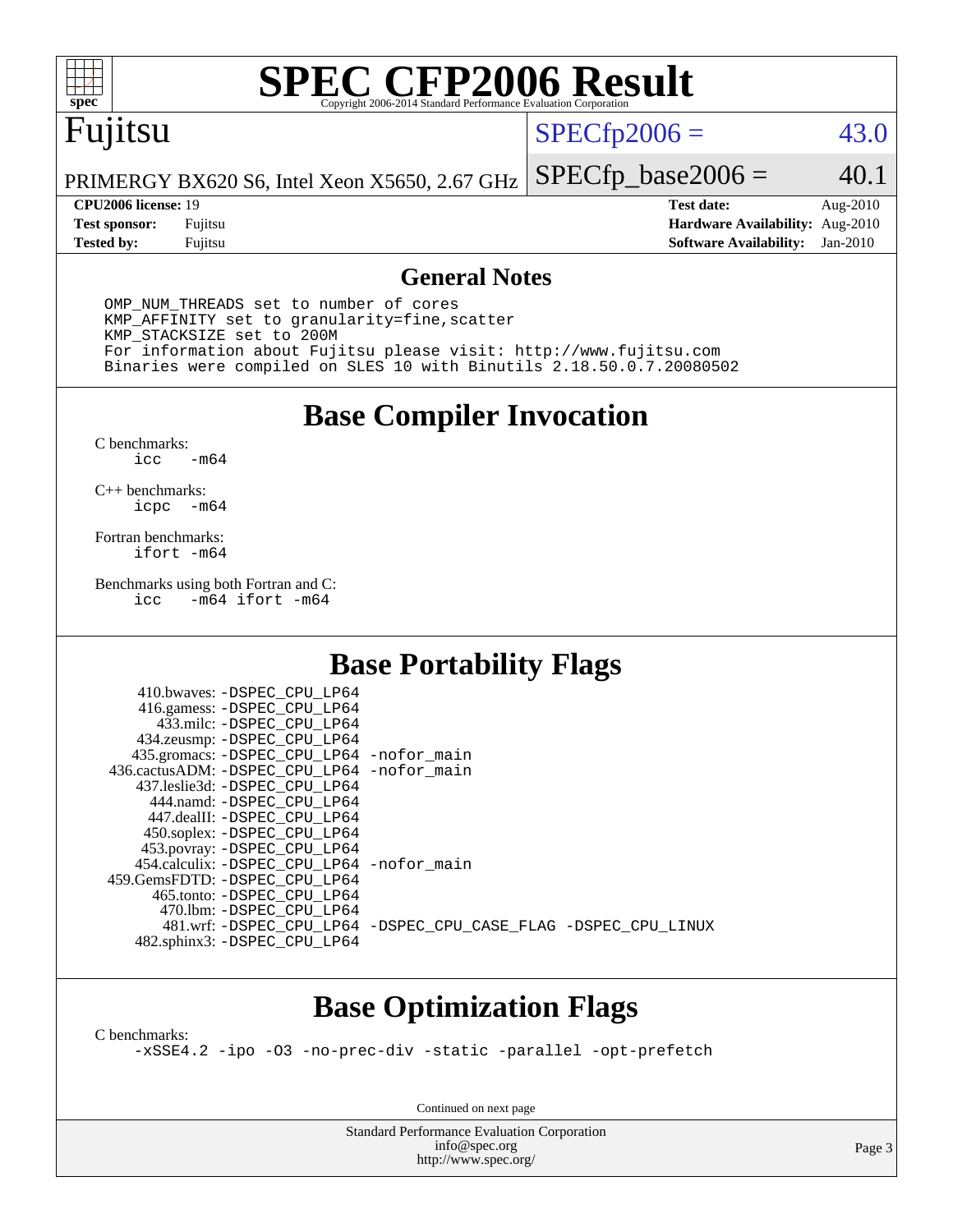

# **[SPEC CFP2006 Result](http://www.spec.org/auto/cpu2006/Docs/result-fields.html#SPECCFP2006Result)**

# Fujitsu

 $SPECTp2006 = 43.0$ 

PRIMERGY BX620 S6, Intel Xeon X5650, 2.67 GHz  $SPECfp\_base2006 = 40.1$ 

**[CPU2006 license:](http://www.spec.org/auto/cpu2006/Docs/result-fields.html#CPU2006license)** 19 **[Test date:](http://www.spec.org/auto/cpu2006/Docs/result-fields.html#Testdate)** Aug-2010 **[Test sponsor:](http://www.spec.org/auto/cpu2006/Docs/result-fields.html#Testsponsor)** Fujitsu **[Hardware Availability:](http://www.spec.org/auto/cpu2006/Docs/result-fields.html#HardwareAvailability)** Aug-2010 **[Tested by:](http://www.spec.org/auto/cpu2006/Docs/result-fields.html#Testedby)** Fujitsu **[Software Availability:](http://www.spec.org/auto/cpu2006/Docs/result-fields.html#SoftwareAvailability)** Jan-2010

# **[Base Optimization Flags \(Continued\)](http://www.spec.org/auto/cpu2006/Docs/result-fields.html#BaseOptimizationFlags)**

[C++ benchmarks:](http://www.spec.org/auto/cpu2006/Docs/result-fields.html#CXXbenchmarks) [-xSSE4.2](http://www.spec.org/cpu2006/results/res2010q3/cpu2006-20100913-13182.flags.html#user_CXXbase_f-xSSE42_f91528193cf0b216347adb8b939d4107) [-ipo](http://www.spec.org/cpu2006/results/res2010q3/cpu2006-20100913-13182.flags.html#user_CXXbase_f-ipo) [-O3](http://www.spec.org/cpu2006/results/res2010q3/cpu2006-20100913-13182.flags.html#user_CXXbase_f-O3) [-no-prec-div](http://www.spec.org/cpu2006/results/res2010q3/cpu2006-20100913-13182.flags.html#user_CXXbase_f-no-prec-div) [-static](http://www.spec.org/cpu2006/results/res2010q3/cpu2006-20100913-13182.flags.html#user_CXXbase_f-static) [-parallel](http://www.spec.org/cpu2006/results/res2010q3/cpu2006-20100913-13182.flags.html#user_CXXbase_f-parallel) [-opt-prefetch](http://www.spec.org/cpu2006/results/res2010q3/cpu2006-20100913-13182.flags.html#user_CXXbase_f-opt-prefetch) [Fortran benchmarks](http://www.spec.org/auto/cpu2006/Docs/result-fields.html#Fortranbenchmarks): [-xSSE4.2](http://www.spec.org/cpu2006/results/res2010q3/cpu2006-20100913-13182.flags.html#user_FCbase_f-xSSE42_f91528193cf0b216347adb8b939d4107) [-ipo](http://www.spec.org/cpu2006/results/res2010q3/cpu2006-20100913-13182.flags.html#user_FCbase_f-ipo) [-O3](http://www.spec.org/cpu2006/results/res2010q3/cpu2006-20100913-13182.flags.html#user_FCbase_f-O3) [-no-prec-div](http://www.spec.org/cpu2006/results/res2010q3/cpu2006-20100913-13182.flags.html#user_FCbase_f-no-prec-div) [-static](http://www.spec.org/cpu2006/results/res2010q3/cpu2006-20100913-13182.flags.html#user_FCbase_f-static) [-parallel](http://www.spec.org/cpu2006/results/res2010q3/cpu2006-20100913-13182.flags.html#user_FCbase_f-parallel) [-opt-prefetch](http://www.spec.org/cpu2006/results/res2010q3/cpu2006-20100913-13182.flags.html#user_FCbase_f-opt-prefetch) [Benchmarks using both Fortran and C](http://www.spec.org/auto/cpu2006/Docs/result-fields.html#BenchmarksusingbothFortranandC):

[-xSSE4.2](http://www.spec.org/cpu2006/results/res2010q3/cpu2006-20100913-13182.flags.html#user_CC_FCbase_f-xSSE42_f91528193cf0b216347adb8b939d4107) [-ipo](http://www.spec.org/cpu2006/results/res2010q3/cpu2006-20100913-13182.flags.html#user_CC_FCbase_f-ipo) [-O3](http://www.spec.org/cpu2006/results/res2010q3/cpu2006-20100913-13182.flags.html#user_CC_FCbase_f-O3) [-no-prec-div](http://www.spec.org/cpu2006/results/res2010q3/cpu2006-20100913-13182.flags.html#user_CC_FCbase_f-no-prec-div) [-static](http://www.spec.org/cpu2006/results/res2010q3/cpu2006-20100913-13182.flags.html#user_CC_FCbase_f-static) [-parallel](http://www.spec.org/cpu2006/results/res2010q3/cpu2006-20100913-13182.flags.html#user_CC_FCbase_f-parallel) [-opt-prefetch](http://www.spec.org/cpu2006/results/res2010q3/cpu2006-20100913-13182.flags.html#user_CC_FCbase_f-opt-prefetch)

### **[Peak Compiler Invocation](http://www.spec.org/auto/cpu2006/Docs/result-fields.html#PeakCompilerInvocation)**

[C benchmarks](http://www.spec.org/auto/cpu2006/Docs/result-fields.html#Cbenchmarks):  $\text{icc}$   $-\text{m64}$ 

[C++ benchmarks:](http://www.spec.org/auto/cpu2006/Docs/result-fields.html#CXXbenchmarks) [icpc -m64](http://www.spec.org/cpu2006/results/res2010q3/cpu2006-20100913-13182.flags.html#user_CXXpeak_intel_icpc_64bit_bedb90c1146cab66620883ef4f41a67e)

[Fortran benchmarks](http://www.spec.org/auto/cpu2006/Docs/result-fields.html#Fortranbenchmarks): [ifort -m64](http://www.spec.org/cpu2006/results/res2010q3/cpu2006-20100913-13182.flags.html#user_FCpeak_intel_ifort_64bit_ee9d0fb25645d0210d97eb0527dcc06e)

[Benchmarks using both Fortran and C](http://www.spec.org/auto/cpu2006/Docs/result-fields.html#BenchmarksusingbothFortranandC): [icc -m64](http://www.spec.org/cpu2006/results/res2010q3/cpu2006-20100913-13182.flags.html#user_CC_FCpeak_intel_icc_64bit_0b7121f5ab7cfabee23d88897260401c) [ifort -m64](http://www.spec.org/cpu2006/results/res2010q3/cpu2006-20100913-13182.flags.html#user_CC_FCpeak_intel_ifort_64bit_ee9d0fb25645d0210d97eb0527dcc06e)

### **[Peak Portability Flags](http://www.spec.org/auto/cpu2006/Docs/result-fields.html#PeakPortabilityFlags)**

Same as Base Portability Flags

### **[Peak Optimization Flags](http://www.spec.org/auto/cpu2006/Docs/result-fields.html#PeakOptimizationFlags)**

[C benchmarks](http://www.spec.org/auto/cpu2006/Docs/result-fields.html#Cbenchmarks):

 $433 \text{.}$ milc:  $-xSSE4$ .  $2(pass 2)$  - $prof-gen(pass 1)$  - $ipo(pass 2)$  [-O3](http://www.spec.org/cpu2006/results/res2010q3/cpu2006-20100913-13182.flags.html#user_peakPASS2_CFLAGSPASS2_LDFLAGS433_milc_f-O3) $(pass 2)$ [-no-prec-div](http://www.spec.org/cpu2006/results/res2010q3/cpu2006-20100913-13182.flags.html#user_peakPASS2_CFLAGSPASS2_LDFLAGS433_milc_f-no-prec-div)(pass 2) [-static](http://www.spec.org/cpu2006/results/res2010q3/cpu2006-20100913-13182.flags.html#user_peakPASS2_CFLAGSPASS2_LDFLAGS433_milc_f-static)(pass 2) [-prof-use](http://www.spec.org/cpu2006/results/res2010q3/cpu2006-20100913-13182.flags.html#user_peakPASS2_CFLAGSPASS2_LDFLAGS433_milc_prof_use_bccf7792157ff70d64e32fe3e1250b55)(pass 2) [-ansi-alias](http://www.spec.org/cpu2006/results/res2010q3/cpu2006-20100913-13182.flags.html#user_peakOPTIMIZE433_milc_f-ansi-alias)

 470.lbm: [-xSSE4.2](http://www.spec.org/cpu2006/results/res2010q3/cpu2006-20100913-13182.flags.html#user_peakPASS2_CFLAGSPASS2_LDFLAGS470_lbm_f-xSSE42_f91528193cf0b216347adb8b939d4107)(pass 2) [-prof-gen](http://www.spec.org/cpu2006/results/res2010q3/cpu2006-20100913-13182.flags.html#user_peakPASS1_CFLAGSPASS1_LDFLAGS470_lbm_prof_gen_e43856698f6ca7b7e442dfd80e94a8fc)(pass 1) [-ipo](http://www.spec.org/cpu2006/results/res2010q3/cpu2006-20100913-13182.flags.html#user_peakPASS2_CFLAGSPASS2_LDFLAGS470_lbm_f-ipo)(pass 2) [-O3](http://www.spec.org/cpu2006/results/res2010q3/cpu2006-20100913-13182.flags.html#user_peakPASS2_CFLAGSPASS2_LDFLAGS470_lbm_f-O3)(pass 2) [-no-prec-div](http://www.spec.org/cpu2006/results/res2010q3/cpu2006-20100913-13182.flags.html#user_peakPASS2_CFLAGSPASS2_LDFLAGS470_lbm_f-no-prec-div)(pass 2) [-static](http://www.spec.org/cpu2006/results/res2010q3/cpu2006-20100913-13182.flags.html#user_peakPASS2_CFLAGSPASS2_LDFLAGS470_lbm_f-static)(pass 2) [-prof-use](http://www.spec.org/cpu2006/results/res2010q3/cpu2006-20100913-13182.flags.html#user_peakPASS2_CFLAGSPASS2_LDFLAGS470_lbm_prof_use_bccf7792157ff70d64e32fe3e1250b55)(pass 2) [-parallel](http://www.spec.org/cpu2006/results/res2010q3/cpu2006-20100913-13182.flags.html#user_peakOPTIMIZE470_lbm_f-parallel) [-ansi-alias](http://www.spec.org/cpu2006/results/res2010q3/cpu2006-20100913-13182.flags.html#user_peakOPTIMIZE470_lbm_f-ansi-alias) [-auto-ilp32](http://www.spec.org/cpu2006/results/res2010q3/cpu2006-20100913-13182.flags.html#user_peakCOPTIMIZE470_lbm_f-auto-ilp32)

 $482$ .sphinx3: basepeak = yes

[C++ benchmarks:](http://www.spec.org/auto/cpu2006/Docs/result-fields.html#CXXbenchmarks)

Continued on next page

Standard Performance Evaluation Corporation [info@spec.org](mailto:info@spec.org) <http://www.spec.org/>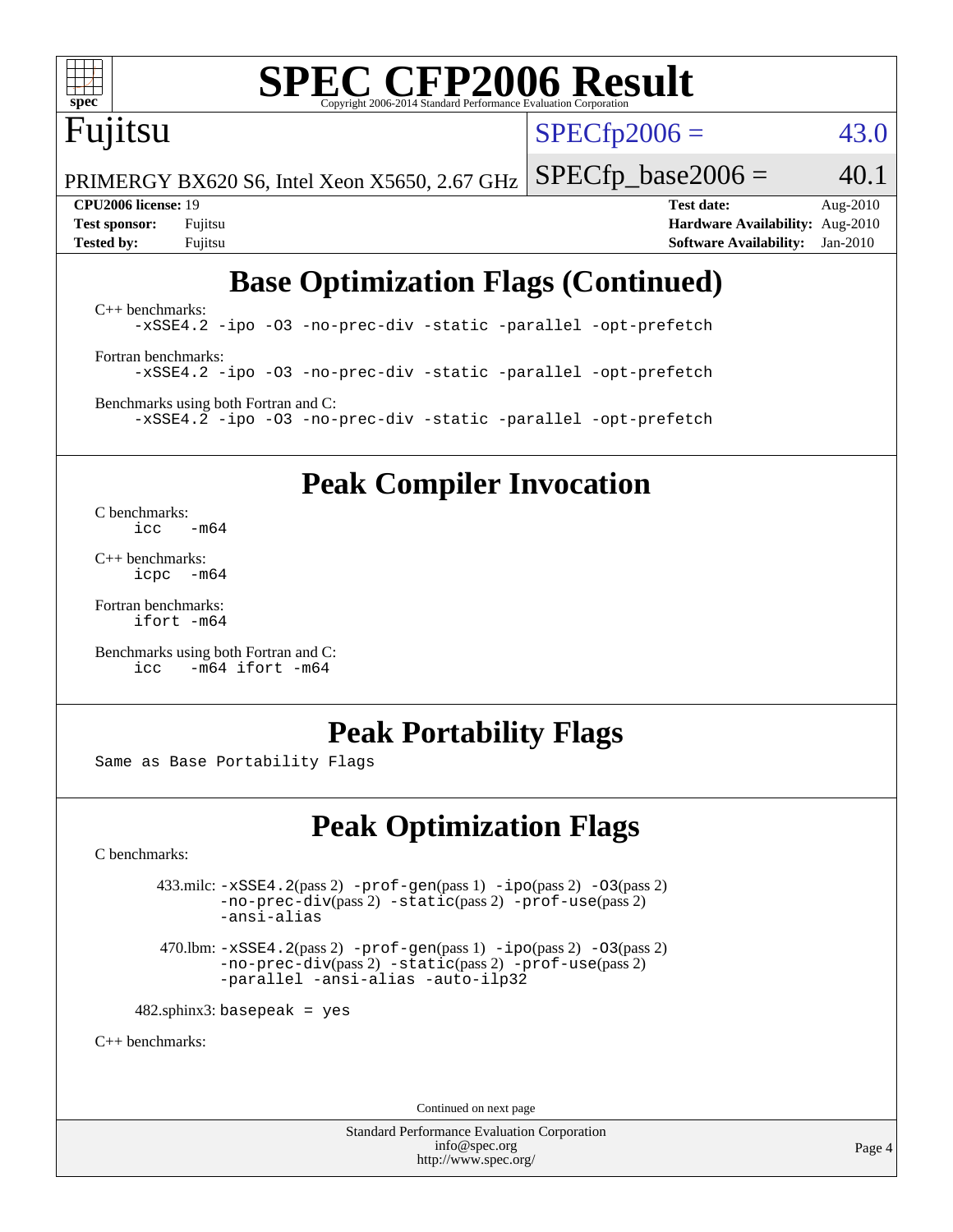

# **[SPEC CFP2006 Result](http://www.spec.org/auto/cpu2006/Docs/result-fields.html#SPECCFP2006Result)**

 $SPECTp2006 = 43.0$ 

PRIMERGY BX620 S6, Intel Xeon X5650, 2.67 GHz  $SPECTp\_base2006 = 40.1$ 

Fujitsu

**[CPU2006 license:](http://www.spec.org/auto/cpu2006/Docs/result-fields.html#CPU2006license)** 19 **[Test date:](http://www.spec.org/auto/cpu2006/Docs/result-fields.html#Testdate)** Aug-2010 **[Test sponsor:](http://www.spec.org/auto/cpu2006/Docs/result-fields.html#Testsponsor)** Fujitsu **[Hardware Availability:](http://www.spec.org/auto/cpu2006/Docs/result-fields.html#HardwareAvailability)** Aug-2010 **[Tested by:](http://www.spec.org/auto/cpu2006/Docs/result-fields.html#Testedby)** Fujitsu **[Software Availability:](http://www.spec.org/auto/cpu2006/Docs/result-fields.html#SoftwareAvailability)** Jan-2010

# **[Peak Optimization Flags \(Continued\)](http://www.spec.org/auto/cpu2006/Docs/result-fields.html#PeakOptimizationFlags)**

 444.namd: basepeak = yes 447.dealII: [-xSSE4.2](http://www.spec.org/cpu2006/results/res2010q3/cpu2006-20100913-13182.flags.html#user_peakPASS2_CXXFLAGSPASS2_LDFLAGS447_dealII_f-xSSE42_f91528193cf0b216347adb8b939d4107)(pass 2) [-prof-gen](http://www.spec.org/cpu2006/results/res2010q3/cpu2006-20100913-13182.flags.html#user_peakPASS1_CXXFLAGSPASS1_LDFLAGS447_dealII_prof_gen_e43856698f6ca7b7e442dfd80e94a8fc)(pass 1) [-ipo](http://www.spec.org/cpu2006/results/res2010q3/cpu2006-20100913-13182.flags.html#user_peakPASS2_CXXFLAGSPASS2_LDFLAGS447_dealII_f-ipo)(pass 2) [-O3](http://www.spec.org/cpu2006/results/res2010q3/cpu2006-20100913-13182.flags.html#user_peakPASS2_CXXFLAGSPASS2_LDFLAGS447_dealII_f-O3)(pass 2) [-no-prec-div](http://www.spec.org/cpu2006/results/res2010q3/cpu2006-20100913-13182.flags.html#user_peakPASS2_CXXFLAGSPASS2_LDFLAGS447_dealII_f-no-prec-div)(pass 2) [-static](http://www.spec.org/cpu2006/results/res2010q3/cpu2006-20100913-13182.flags.html#user_peakPASS2_CXXFLAGSPASS2_LDFLAGS447_dealII_f-static)(pass 2) [-prof-use](http://www.spec.org/cpu2006/results/res2010q3/cpu2006-20100913-13182.flags.html#user_peakPASS2_CXXFLAGSPASS2_LDFLAGS447_dealII_prof_use_bccf7792157ff70d64e32fe3e1250b55)(pass 2) [-unroll2](http://www.spec.org/cpu2006/results/res2010q3/cpu2006-20100913-13182.flags.html#user_peakOPTIMIZE447_dealII_f-unroll_784dae83bebfb236979b41d2422d7ec2) [-ansi-alias](http://www.spec.org/cpu2006/results/res2010q3/cpu2006-20100913-13182.flags.html#user_peakOPTIMIZE447_dealII_f-ansi-alias) [-scalar-rep-](http://www.spec.org/cpu2006/results/res2010q3/cpu2006-20100913-13182.flags.html#user_peakOPTIMIZE447_dealII_f-disablescalarrep_abbcad04450fb118e4809c81d83c8a1d) [-auto-ilp32](http://www.spec.org/cpu2006/results/res2010q3/cpu2006-20100913-13182.flags.html#user_peakCXXOPTIMIZE447_dealII_f-auto-ilp32)  $450.\text{soplex: } -x\text{SSE4}.2(\text{pass 2}) -\text{prof-gen}(\text{pass 1}) -\text{ipo}(\text{pass 2}) -\text{O3}(\text{pass 2})$ [-no-prec-div](http://www.spec.org/cpu2006/results/res2010q3/cpu2006-20100913-13182.flags.html#user_peakPASS2_CXXFLAGSPASS2_LDFLAGS450_soplex_f-no-prec-div)(pass 2) [-static](http://www.spec.org/cpu2006/results/res2010q3/cpu2006-20100913-13182.flags.html#user_peakPASS2_CXXFLAGSPASS2_LDFLAGS450_soplex_f-static)(pass 2) [-prof-use](http://www.spec.org/cpu2006/results/res2010q3/cpu2006-20100913-13182.flags.html#user_peakPASS2_CXXFLAGSPASS2_LDFLAGS450_soplex_prof_use_bccf7792157ff70d64e32fe3e1250b55)(pass 2) [-opt-malloc-options=3](http://www.spec.org/cpu2006/results/res2010q3/cpu2006-20100913-13182.flags.html#user_peakOPTIMIZE450_soplex_f-opt-malloc-options_13ab9b803cf986b4ee62f0a5998c2238) [-auto-ilp32](http://www.spec.org/cpu2006/results/res2010q3/cpu2006-20100913-13182.flags.html#user_peakCXXOPTIMIZE450_soplex_f-auto-ilp32) 453.povray: [-xSSE4.2](http://www.spec.org/cpu2006/results/res2010q3/cpu2006-20100913-13182.flags.html#user_peakPASS2_CXXFLAGSPASS2_LDFLAGS453_povray_f-xSSE42_f91528193cf0b216347adb8b939d4107)(pass 2) [-prof-gen](http://www.spec.org/cpu2006/results/res2010q3/cpu2006-20100913-13182.flags.html#user_peakPASS1_CXXFLAGSPASS1_LDFLAGS453_povray_prof_gen_e43856698f6ca7b7e442dfd80e94a8fc)(pass 1) [-ipo](http://www.spec.org/cpu2006/results/res2010q3/cpu2006-20100913-13182.flags.html#user_peakPASS2_CXXFLAGSPASS2_LDFLAGS453_povray_f-ipo)(pass 2) [-O3](http://www.spec.org/cpu2006/results/res2010q3/cpu2006-20100913-13182.flags.html#user_peakPASS2_CXXFLAGSPASS2_LDFLAGS453_povray_f-O3)(pass 2) [-no-prec-div](http://www.spec.org/cpu2006/results/res2010q3/cpu2006-20100913-13182.flags.html#user_peakPASS2_CXXFLAGSPASS2_LDFLAGS453_povray_f-no-prec-div)(pass 2) [-static](http://www.spec.org/cpu2006/results/res2010q3/cpu2006-20100913-13182.flags.html#user_peakPASS2_CXXFLAGSPASS2_LDFLAGS453_povray_f-static)(pass 2) [-prof-use](http://www.spec.org/cpu2006/results/res2010q3/cpu2006-20100913-13182.flags.html#user_peakPASS2_CXXFLAGSPASS2_LDFLAGS453_povray_prof_use_bccf7792157ff70d64e32fe3e1250b55)(pass 2) [-unroll4](http://www.spec.org/cpu2006/results/res2010q3/cpu2006-20100913-13182.flags.html#user_peakCXXOPTIMIZE453_povray_f-unroll_4e5e4ed65b7fd20bdcd365bec371b81f) [-ansi-alias](http://www.spec.org/cpu2006/results/res2010q3/cpu2006-20100913-13182.flags.html#user_peakCXXOPTIMIZE453_povray_f-ansi-alias) [Fortran benchmarks](http://www.spec.org/auto/cpu2006/Docs/result-fields.html#Fortranbenchmarks): 410.bwaves: [-xSSE4.2](http://www.spec.org/cpu2006/results/res2010q3/cpu2006-20100913-13182.flags.html#user_peakOPTIMIZE410_bwaves_f-xSSE42_f91528193cf0b216347adb8b939d4107) [-ipo](http://www.spec.org/cpu2006/results/res2010q3/cpu2006-20100913-13182.flags.html#user_peakOPTIMIZE410_bwaves_f-ipo) [-O3](http://www.spec.org/cpu2006/results/res2010q3/cpu2006-20100913-13182.flags.html#user_peakOPTIMIZE410_bwaves_f-O3) [-no-prec-div](http://www.spec.org/cpu2006/results/res2010q3/cpu2006-20100913-13182.flags.html#user_peakOPTIMIZE410_bwaves_f-no-prec-div) [-static](http://www.spec.org/cpu2006/results/res2010q3/cpu2006-20100913-13182.flags.html#user_peakOPTIMIZE410_bwaves_f-static) [-opt-prefetch](http://www.spec.org/cpu2006/results/res2010q3/cpu2006-20100913-13182.flags.html#user_peakOPTIMIZE410_bwaves_f-opt-prefetch) [-parallel](http://www.spec.org/cpu2006/results/res2010q3/cpu2006-20100913-13182.flags.html#user_peakOPTIMIZE410_bwaves_f-parallel) 416.gamess: [-xSSE4.2](http://www.spec.org/cpu2006/results/res2010q3/cpu2006-20100913-13182.flags.html#user_peakPASS2_FFLAGSPASS2_LDFLAGS416_gamess_f-xSSE42_f91528193cf0b216347adb8b939d4107)(pass 2) [-prof-gen](http://www.spec.org/cpu2006/results/res2010q3/cpu2006-20100913-13182.flags.html#user_peakPASS1_FFLAGSPASS1_LDFLAGS416_gamess_prof_gen_e43856698f6ca7b7e442dfd80e94a8fc)(pass 1) [-ipo](http://www.spec.org/cpu2006/results/res2010q3/cpu2006-20100913-13182.flags.html#user_peakPASS2_FFLAGSPASS2_LDFLAGS416_gamess_f-ipo)(pass 2) [-O3](http://www.spec.org/cpu2006/results/res2010q3/cpu2006-20100913-13182.flags.html#user_peakPASS2_FFLAGSPASS2_LDFLAGS416_gamess_f-O3)(pass 2) [-no-prec-div](http://www.spec.org/cpu2006/results/res2010q3/cpu2006-20100913-13182.flags.html#user_peakPASS2_FFLAGSPASS2_LDFLAGS416_gamess_f-no-prec-div)(pass 2) [-static](http://www.spec.org/cpu2006/results/res2010q3/cpu2006-20100913-13182.flags.html#user_peakPASS2_FFLAGSPASS2_LDFLAGS416_gamess_f-static)(pass 2) [-prof-use](http://www.spec.org/cpu2006/results/res2010q3/cpu2006-20100913-13182.flags.html#user_peakPASS2_FFLAGSPASS2_LDFLAGS416_gamess_prof_use_bccf7792157ff70d64e32fe3e1250b55)(pass 2) [-unroll2](http://www.spec.org/cpu2006/results/res2010q3/cpu2006-20100913-13182.flags.html#user_peakOPTIMIZE416_gamess_f-unroll_784dae83bebfb236979b41d2422d7ec2) [-Ob0](http://www.spec.org/cpu2006/results/res2010q3/cpu2006-20100913-13182.flags.html#user_peakOPTIMIZE416_gamess_f-Ob_n_fbe6f6428adb7d4b74b1e99bb2444c2d) [-ansi-alias](http://www.spec.org/cpu2006/results/res2010q3/cpu2006-20100913-13182.flags.html#user_peakOPTIMIZE416_gamess_f-ansi-alias) [-scalar-rep-](http://www.spec.org/cpu2006/results/res2010q3/cpu2006-20100913-13182.flags.html#user_peakOPTIMIZE416_gamess_f-disablescalarrep_abbcad04450fb118e4809c81d83c8a1d) 434.zeusmp: basepeak = yes 437.leslie3d: basepeak = yes  $459$ .GemsFDTD:  $-xSSE4$ .  $2(pass 2)$  -prof-qen(pass 1) [-ipo](http://www.spec.org/cpu2006/results/res2010q3/cpu2006-20100913-13182.flags.html#user_peakPASS2_FFLAGSPASS2_LDFLAGS459_GemsFDTD_f-ipo)(pass 2) -03(pass 2) [-no-prec-div](http://www.spec.org/cpu2006/results/res2010q3/cpu2006-20100913-13182.flags.html#user_peakPASS2_FFLAGSPASS2_LDFLAGS459_GemsFDTD_f-no-prec-div)(pass 2) [-static](http://www.spec.org/cpu2006/results/res2010q3/cpu2006-20100913-13182.flags.html#user_peakPASS2_FFLAGSPASS2_LDFLAGS459_GemsFDTD_f-static)(pass 2) [-prof-use](http://www.spec.org/cpu2006/results/res2010q3/cpu2006-20100913-13182.flags.html#user_peakPASS2_FFLAGSPASS2_LDFLAGS459_GemsFDTD_prof_use_bccf7792157ff70d64e32fe3e1250b55)(pass 2) [-unroll2](http://www.spec.org/cpu2006/results/res2010q3/cpu2006-20100913-13182.flags.html#user_peakOPTIMIZE459_GemsFDTD_f-unroll_784dae83bebfb236979b41d2422d7ec2) [-Ob0](http://www.spec.org/cpu2006/results/res2010q3/cpu2006-20100913-13182.flags.html#user_peakOPTIMIZE459_GemsFDTD_f-Ob_n_fbe6f6428adb7d4b74b1e99bb2444c2d) [-opt-prefetch](http://www.spec.org/cpu2006/results/res2010q3/cpu2006-20100913-13182.flags.html#user_peakOPTIMIZE459_GemsFDTD_f-opt-prefetch) [-parallel](http://www.spec.org/cpu2006/results/res2010q3/cpu2006-20100913-13182.flags.html#user_peakOPTIMIZE459_GemsFDTD_f-parallel) 465.tonto: [-xSSE4.2](http://www.spec.org/cpu2006/results/res2010q3/cpu2006-20100913-13182.flags.html#user_peakPASS2_FFLAGSPASS2_LDFLAGS465_tonto_f-xSSE42_f91528193cf0b216347adb8b939d4107)(pass 2) [-prof-gen](http://www.spec.org/cpu2006/results/res2010q3/cpu2006-20100913-13182.flags.html#user_peakPASS1_FFLAGSPASS1_LDFLAGS465_tonto_prof_gen_e43856698f6ca7b7e442dfd80e94a8fc)(pass 1) [-ipo](http://www.spec.org/cpu2006/results/res2010q3/cpu2006-20100913-13182.flags.html#user_peakPASS2_FFLAGSPASS2_LDFLAGS465_tonto_f-ipo)(pass 2) [-O3](http://www.spec.org/cpu2006/results/res2010q3/cpu2006-20100913-13182.flags.html#user_peakPASS2_FFLAGSPASS2_LDFLAGS465_tonto_f-O3)(pass 2) [-no-prec-div](http://www.spec.org/cpu2006/results/res2010q3/cpu2006-20100913-13182.flags.html#user_peakPASS2_FFLAGSPASS2_LDFLAGS465_tonto_f-no-prec-div)(pass 2) [-static](http://www.spec.org/cpu2006/results/res2010q3/cpu2006-20100913-13182.flags.html#user_peakPASS2_FFLAGSPASS2_LDFLAGS465_tonto_f-static)(pass 2) [-prof-use](http://www.spec.org/cpu2006/results/res2010q3/cpu2006-20100913-13182.flags.html#user_peakPASS2_FFLAGSPASS2_LDFLAGS465_tonto_prof_use_bccf7792157ff70d64e32fe3e1250b55)(pass 2) [-inline-calloc](http://www.spec.org/cpu2006/results/res2010q3/cpu2006-20100913-13182.flags.html#user_peakOPTIMIZE465_tonto_f-inline-calloc) [-opt-malloc-options=3](http://www.spec.org/cpu2006/results/res2010q3/cpu2006-20100913-13182.flags.html#user_peakOPTIMIZE465_tonto_f-opt-malloc-options_13ab9b803cf986b4ee62f0a5998c2238) [-auto](http://www.spec.org/cpu2006/results/res2010q3/cpu2006-20100913-13182.flags.html#user_peakOPTIMIZE465_tonto_f-auto) [-unroll4](http://www.spec.org/cpu2006/results/res2010q3/cpu2006-20100913-13182.flags.html#user_peakOPTIMIZE465_tonto_f-unroll_4e5e4ed65b7fd20bdcd365bec371b81f) [Benchmarks using both Fortran and C](http://www.spec.org/auto/cpu2006/Docs/result-fields.html#BenchmarksusingbothFortranandC): 435.gromacs: [-xSSE4.2](http://www.spec.org/cpu2006/results/res2010q3/cpu2006-20100913-13182.flags.html#user_peakPASS2_CFLAGSPASS2_FFLAGSPASS2_LDFLAGS435_gromacs_f-xSSE42_f91528193cf0b216347adb8b939d4107)(pass 2) [-prof-gen](http://www.spec.org/cpu2006/results/res2010q3/cpu2006-20100913-13182.flags.html#user_peakPASS1_CFLAGSPASS1_FFLAGSPASS1_LDFLAGS435_gromacs_prof_gen_e43856698f6ca7b7e442dfd80e94a8fc)(pass 1) [-ipo](http://www.spec.org/cpu2006/results/res2010q3/cpu2006-20100913-13182.flags.html#user_peakPASS2_CFLAGSPASS2_FFLAGSPASS2_LDFLAGS435_gromacs_f-ipo)(pass 2) [-O3](http://www.spec.org/cpu2006/results/res2010q3/cpu2006-20100913-13182.flags.html#user_peakPASS2_CFLAGSPASS2_FFLAGSPASS2_LDFLAGS435_gromacs_f-O3)(pass 2) [-no-prec-div](http://www.spec.org/cpu2006/results/res2010q3/cpu2006-20100913-13182.flags.html#user_peakPASS2_CFLAGSPASS2_FFLAGSPASS2_LDFLAGS435_gromacs_f-no-prec-div)(pass 2) [-static](http://www.spec.org/cpu2006/results/res2010q3/cpu2006-20100913-13182.flags.html#user_peakPASS2_CFLAGSPASS2_FFLAGSPASS2_LDFLAGS435_gromacs_f-static)(pass 2) [-prof-use](http://www.spec.org/cpu2006/results/res2010q3/cpu2006-20100913-13182.flags.html#user_peakPASS2_CFLAGSPASS2_FFLAGSPASS2_LDFLAGS435_gromacs_prof_use_bccf7792157ff70d64e32fe3e1250b55)(pass 2) [-opt-prefetch](http://www.spec.org/cpu2006/results/res2010q3/cpu2006-20100913-13182.flags.html#user_peakOPTIMIZE435_gromacs_f-opt-prefetch) [-auto-ilp32](http://www.spec.org/cpu2006/results/res2010q3/cpu2006-20100913-13182.flags.html#user_peakCOPTIMIZE435_gromacs_f-auto-ilp32) 436.cactusADM: [-xSSE4.2](http://www.spec.org/cpu2006/results/res2010q3/cpu2006-20100913-13182.flags.html#user_peakPASS2_CFLAGSPASS2_FFLAGSPASS2_LDFLAGS436_cactusADM_f-xSSE42_f91528193cf0b216347adb8b939d4107)(pass 2) [-prof-gen](http://www.spec.org/cpu2006/results/res2010q3/cpu2006-20100913-13182.flags.html#user_peakPASS1_CFLAGSPASS1_FFLAGSPASS1_LDFLAGS436_cactusADM_prof_gen_e43856698f6ca7b7e442dfd80e94a8fc)(pass 1) [-ipo](http://www.spec.org/cpu2006/results/res2010q3/cpu2006-20100913-13182.flags.html#user_peakPASS2_CFLAGSPASS2_FFLAGSPASS2_LDFLAGS436_cactusADM_f-ipo)(pass 2) [-O3](http://www.spec.org/cpu2006/results/res2010q3/cpu2006-20100913-13182.flags.html#user_peakPASS2_CFLAGSPASS2_FFLAGSPASS2_LDFLAGS436_cactusADM_f-O3)(pass 2) [-no-prec-div](http://www.spec.org/cpu2006/results/res2010q3/cpu2006-20100913-13182.flags.html#user_peakPASS2_CFLAGSPASS2_FFLAGSPASS2_LDFLAGS436_cactusADM_f-no-prec-div)(pass 2) [-static](http://www.spec.org/cpu2006/results/res2010q3/cpu2006-20100913-13182.flags.html#user_peakPASS2_CFLAGSPASS2_FFLAGSPASS2_LDFLAGS436_cactusADM_f-static)(pass 2) [-prof-use](http://www.spec.org/cpu2006/results/res2010q3/cpu2006-20100913-13182.flags.html#user_peakPASS2_CFLAGSPASS2_FFLAGSPASS2_LDFLAGS436_cactusADM_prof_use_bccf7792157ff70d64e32fe3e1250b55)(pass 2) [-unroll2](http://www.spec.org/cpu2006/results/res2010q3/cpu2006-20100913-13182.flags.html#user_peakOPTIMIZE436_cactusADM_f-unroll_784dae83bebfb236979b41d2422d7ec2) [-opt-prefetch](http://www.spec.org/cpu2006/results/res2010q3/cpu2006-20100913-13182.flags.html#user_peakOPTIMIZE436_cactusADM_f-opt-prefetch) [-parallel](http://www.spec.org/cpu2006/results/res2010q3/cpu2006-20100913-13182.flags.html#user_peakOPTIMIZE436_cactusADM_f-parallel) [-auto-ilp32](http://www.spec.org/cpu2006/results/res2010q3/cpu2006-20100913-13182.flags.html#user_peakCOPTIMIZE436_cactusADM_f-auto-ilp32) 454.calculix: [-xSSE4.2](http://www.spec.org/cpu2006/results/res2010q3/cpu2006-20100913-13182.flags.html#user_peakOPTIMIZE454_calculix_f-xSSE42_f91528193cf0b216347adb8b939d4107) [-ipo](http://www.spec.org/cpu2006/results/res2010q3/cpu2006-20100913-13182.flags.html#user_peakOPTIMIZE454_calculix_f-ipo) [-O3](http://www.spec.org/cpu2006/results/res2010q3/cpu2006-20100913-13182.flags.html#user_peakOPTIMIZE454_calculix_f-O3) [-no-prec-div](http://www.spec.org/cpu2006/results/res2010q3/cpu2006-20100913-13182.flags.html#user_peakOPTIMIZE454_calculix_f-no-prec-div) [-static](http://www.spec.org/cpu2006/results/res2010q3/cpu2006-20100913-13182.flags.html#user_peakOPTIMIZE454_calculix_f-static) [-auto-ilp32](http://www.spec.org/cpu2006/results/res2010q3/cpu2006-20100913-13182.flags.html#user_peakCOPTIMIZE454_calculix_f-auto-ilp32) 481.wrf: Same as 454.calculix